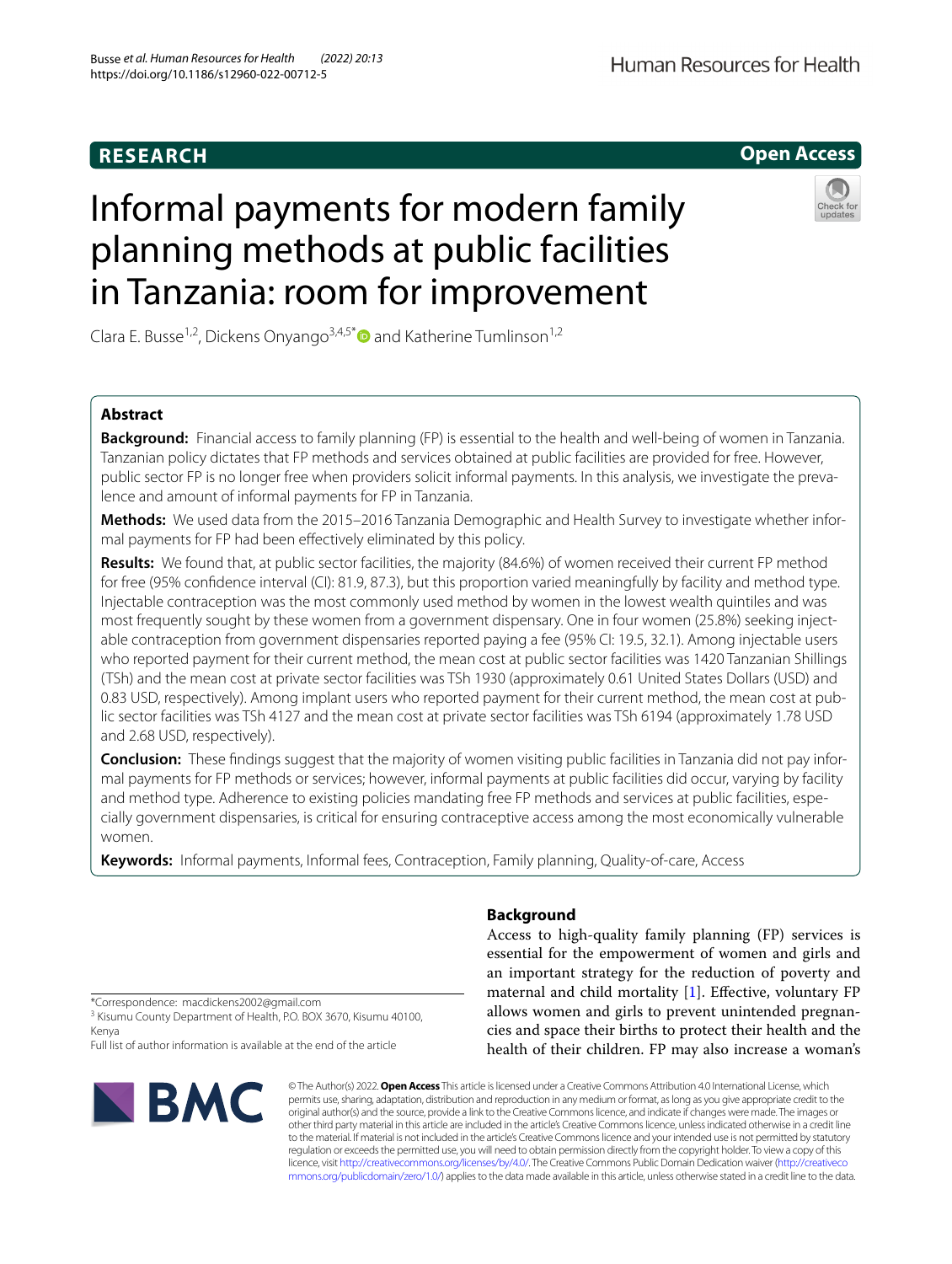autonomy in the home and improve her earning power and economic security [\[2](#page-8-1)]. Globally, 62% of married women ages 15 to 49 use a FP method, with 34% of this demographic using a FP method in low-income countries and 64% using a FP method in middle-income countries [[3\]](#page-8-2). In sub-Saharan Africa, 34% of married women ages 15 to 49 use a FP method and 29% use a modern method [[3\]](#page-8-2). Tanzania has a contraceptive prevalence rate among married women of 38% and there has been small but consistent rise in FP use in Tanzania over the last decade, yet disparities in FP use by sociodemographic characteristics make those who are least educated, poorest, and unmarried and sexually active especially vulnerable to unintended pregnancy  $[4, 5]$  $[4, 5]$  $[4, 5]$  $[4, 5]$ . Thus, additional attention is needed to remove FP barriers for those women most vulnerable to the negative outcomes of an unintended pregnancy.

In Tanzania, known barriers to FP use include partner disapproval, limited healthcare access, myths and misinformation about FP, and concerns about costs of FP methods and services [\[6](#page-8-5)]. To ensure that cost is not a barrier to FP use, the Tanzanian Ministry of Health has mandated that FP services and methods are provided for free at all public facilities in Tanzania [\[6](#page-8-5), [7\]](#page-8-6). At private sector facilities, clients may be charged a fee for the FP method and/or consultation [\[7](#page-8-6)]. However, research regarding informal payments made by FP clients in other sub-Saharan countries indicates that policies designed to ensure free contraceptive access do not always translate into practice. For example, despite policies enacted in 2013 that establish the provision of free FP at public facilities in Kenya, an analysis of 2014 Kenya Demographic and Health Survey (DHS) data by Radovich and colleagues found that only half of FP users who visited a public facility obtained their FP method for free at their most recent visit  $[8-11]$  $[8-11]$ .

In fact, informal payments, defned as payments made by patients to healthcare providers that exceed the official cost of supplies or services, are common in a variety of healthcare settings in many low- and middle-income countries (LMICs) and informal payments often comprise a substantial share of healthcare spending in these contexts [[12](#page-8-9), [13\]](#page-8-10). Informal payments may take many forms, including charging for services that are supposed to be provided for free, pretending that there is a shortage of supplies and soliciting payments to obtain supplies, and requiring payments for higher quality care [[13–](#page-8-10)[17](#page-8-11)]. Informal payments may be solicited by health providers, but they may also be ofered by patients as a demonstration of gratitude or as a method for receiving better care  $[16]$  $[16]$ . A study using focus groups of healthcare workers in Tanzania found that healthcare workers at all levels of care received informal payments through a variety of mechanisms [\[16\]](#page-8-12). Healthcare workers in this study reported that providers who gave their patients high-quality care were assumed to be receiving informal payments from them; for this reason, healthcare workers might be incentivized to reduce the quality of their health services to avoid being seen as corrupt [\[16](#page-8-12)]. Structural issues, such as low salaries of healthcare workers in public facilities, are thought to play a role in the system of informal payments in LMICs [[14\]](#page-8-13). Despite their prevalence in LMICs broadly, the extent to which informal payments are leveraged for FP services is a gap in the current literature [[18\]](#page-8-14).

DHS and FP2020 data on the cost of current contraceptive methods are available for very few countries, but these data were collected in the Tanzania 2015–2016 DHS. Because informal payments for FP have the potential to prevent highly motivated women from obtaining their desired FP method, payments for FP at public sector facilities in Tanzania should be rigorously studied to ensure that existing policies are being efectively implemented.

To address this need, we used the Tanzania 2015–2016 DHS to describe the types and sources of FP methods and to characterize the prevalence and amount of informal payments. The Tanzania 2015–2016 DHS asked current users of an intrauterine device (IUD), injectable, implant, pill, and male condom, where they obtained their method, if they paid for their current FP method, and if so, how much. Using this existing data source, we investigated the extent to which informal payments in public sector facilities remain a barrier to FP provision in Tanzania. This paper is broadly modeled after Radovich and colleagues' 2019 analysis to allow for comparison between Kenya and Tanzania [\[10](#page-8-15)].

## **Methods**

## **Data source**

We used data from the Tanzania DHS (2015–2016), a nationally representative, cross-sectional household survey with a two-stage cluster sampling design [[19,](#page-8-16) [20](#page-8-17)]. Using this sampling strategy, 13,360 households were selected for the survey, of which 12,563 were occupied and completed the interview (98% response rate). In the interviewed households, 13,634 eligible women (age 15–49) were identifed for individual interviews using the Woman's Questionnaire, of which 13,266 women completed the interview (97% response rate). The Woman's Questionnaire includes questions about the woman's use of modern contraceptives, the source of the method, and the amount paid for it. The DHS report provides additional details about the sampling procedure, data collection, and specifc interview questions [[5\]](#page-8-4).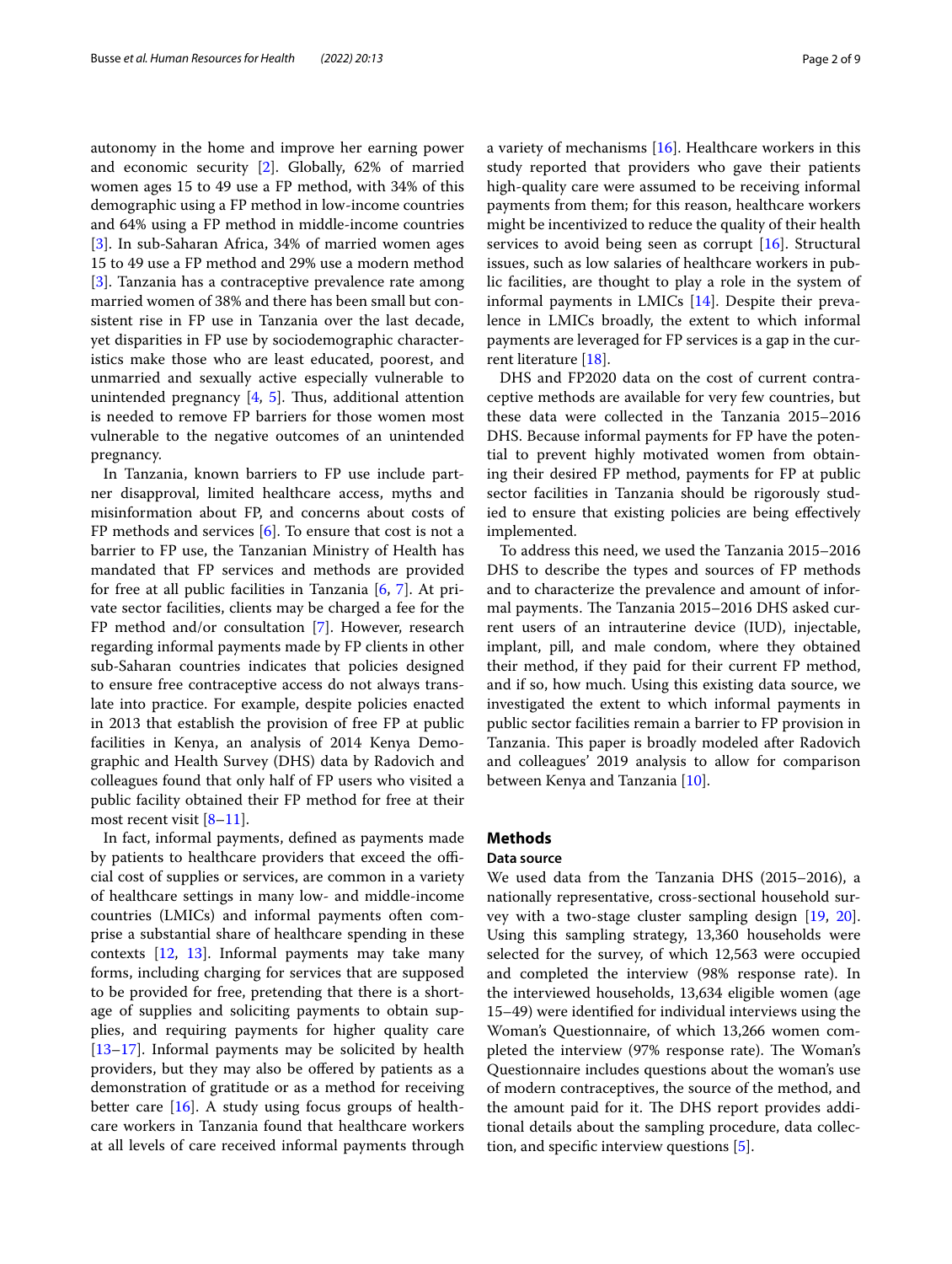We analyzed data for women who self-reported currently using a modern contraceptive [[10\]](#page-8-15). Due to small sample sizes, we excluded those using male sterilization  $(n=3)$ , female condom  $(n=2)$ , emergency contraception (*n*=3), the DHS FP method category "other modern method" ( $n=1$ ), and the Standard Days Method ( $n=2$ ).

## **Variables**

In Tanzania, FP is provided at a variety of facility types, which range in size from large hospitals, to mediumsized health centers, to small dispensaries, all of which are found in both the private and public sector. To capture this variation in facility types, we grouped women's self-reported most recent source of modern FP method into seven categories: government hospital, government health center, government dispensary, private facility (including private hospital/clinic, private nursing/maternity home), non-governmental organization/faith-based facility, pharmacy/chemist, and other (including shop, mobile clinic, friend/relative, other, community health worker, community-based distributor, other private medical) [[10](#page-8-15)]. We considered the frst three categories to be public sector (government-provided services) and the latter four categories to be private sector [\[7](#page-8-6), [10](#page-8-15)]. We excluded observations with missing data for most recent source of modern FP method (*n*=37).

The Tanzania 2015–2016 DHS did not collect cost data for all types of methods. Therefore, to analyze informal payments, we limited this analysis to women who selfreported currently using a modern contraceptive method for which data on price were collected; this included the IUD, injectable, implant, pill, and male condom. Observations with missing values for informal payments were removed  $(n=145)$ . One woman responded with "do not know" for informal payments amount and was excluded. Self-reported payment values were inspected for improbable values. No values were found to be greater than 10 times the 95th percentile, the criterion specifed for improbable values by Radovich and colleagues [[10\]](#page-8-15).

Several sociodemographic characteristics were included in our analysis. Quintile of household wealth was determined by the DHS based on measures of household assets appropriate for the Tanzanian context. Highest level of educational attainment was categorized as no education, primary, and secondary or higher. Due to sample size limitations, binary age was used, categorized as less than 30 years and 30 or more years.

## **Analysis**

Three main variables were of interest in our analysis: modern FP method, source of modern FP method, and payment for modern FP method. Payment for modern FP method was measured using two questions: (1) "Did you pay for (CURRENT METHOD)?"; (2) "How much did you pay for (CURRENT METHOD)?" [[5](#page-8-4)]. We described modern contraceptive method mix by wealth quintile and source of FP. Injectable and implant use was reported by wealth quintile and source of FP. We then analyzed the proportion of modern contraceptive users reporting free FP planning by public sector facility type. Finally, we characterized the amount paid for current method among injectable and implant users who reported a nonzero payment for their current method at a public sector facility. Portions of our analysis (Fig. [3;](#page-4-0) Table [2\)](#page-5-0) were limited to injectables and implants, as these were the only methods dispensed as a single unit and for which there was a sample size of at least 30 participants with non-zero payment for their current method, once stratifed by facility type. Self-reported informal payments for FP method among injectable and implant users was reported in Tanzanian Shillings (TSh), with one USD being equal to approximately TSh 2300. Analyses were conducted in SAS version 9.4 (SAS Institute, Inc., Cary, North Carolina).

## **Results**

Modern contraceptive users with data for source of method available were included in our analytic sample (unweighted *n*=3197). We found that the majority of women visiting public facilities in Tanzania did not pay informal payments for FP methods or services; however, informal payments at public facilities did occur, varying by facility and method type.

## **Method mix**

The mix of modern methods was fairly consistent across the four poorest wealth quintiles, with injections accounting for the largest share of use, followed by implants, and then the pill (Fig. [1](#page-3-0)). Male condoms increased in use with increasing wealth and accounted for less than 10% of use among the three poorest quintiles, but over one quarter of use among the richest. In the richest quintile, injectables were as common as male condoms and the pill and implants accounted for less than one ffth of methods each. Female sterilizations did not vary substantially by wealth quintile. Use of IUDs and the Lactational Amenorrhea Method (LAM) was uncommon across all wealth quintiles.

## **Method source**

Women sourced FP methods from a variety of facility types. Public facilities, including government hospitals, government health centers, and government dispensaries served as the source for the majority (ranging from approximately 60% in the richer quintile to over 75% in the poorest quintile) of current modern contraceptive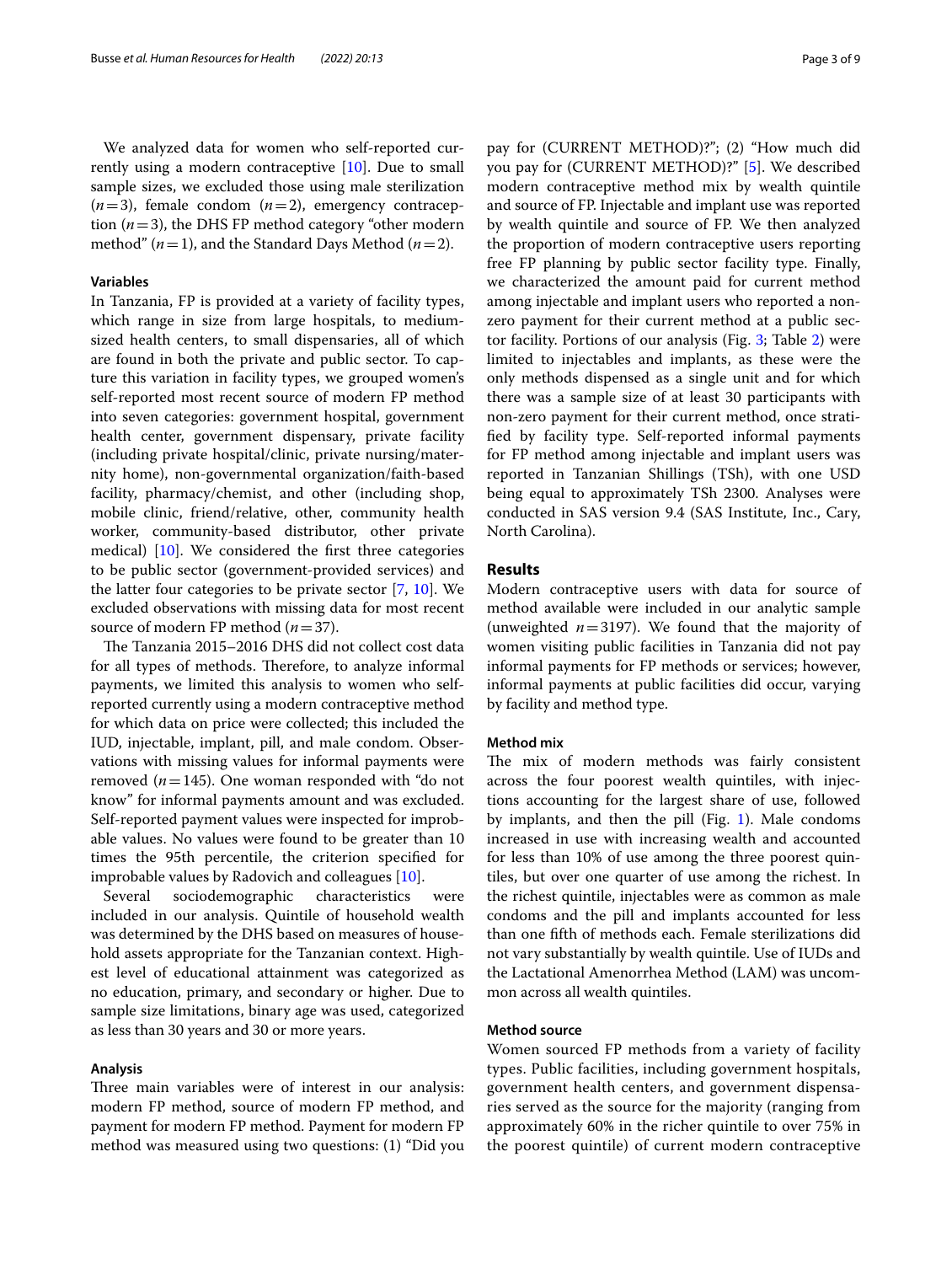

<span id="page-3-0"></span>methods for the four poorest wealth quintiles, but were the source for less than 40% of methods in the richest quintile (Fig. [2\)](#page-3-1). Across all wealth quintiles, government dispensaries were the most common source of the current modern contraceptive method, serving as the source for one-third of current methods. Use of government dispensaries declined across wealth quintiles, ranging from the source of over half of current methods in the poorest quintile to approximately one-tenth in the richest quintile. Government health centers were the source for one-eighth of current methods in the total sample, which was relatively consistent across wealth quintiles. Use of private facilities increased with greater wealth, but served as the source for less than one-tenth of current methods in each wealth quintile. Pharmacies and the composite "other" category were most common in the richest quintile.

<span id="page-3-1"></span>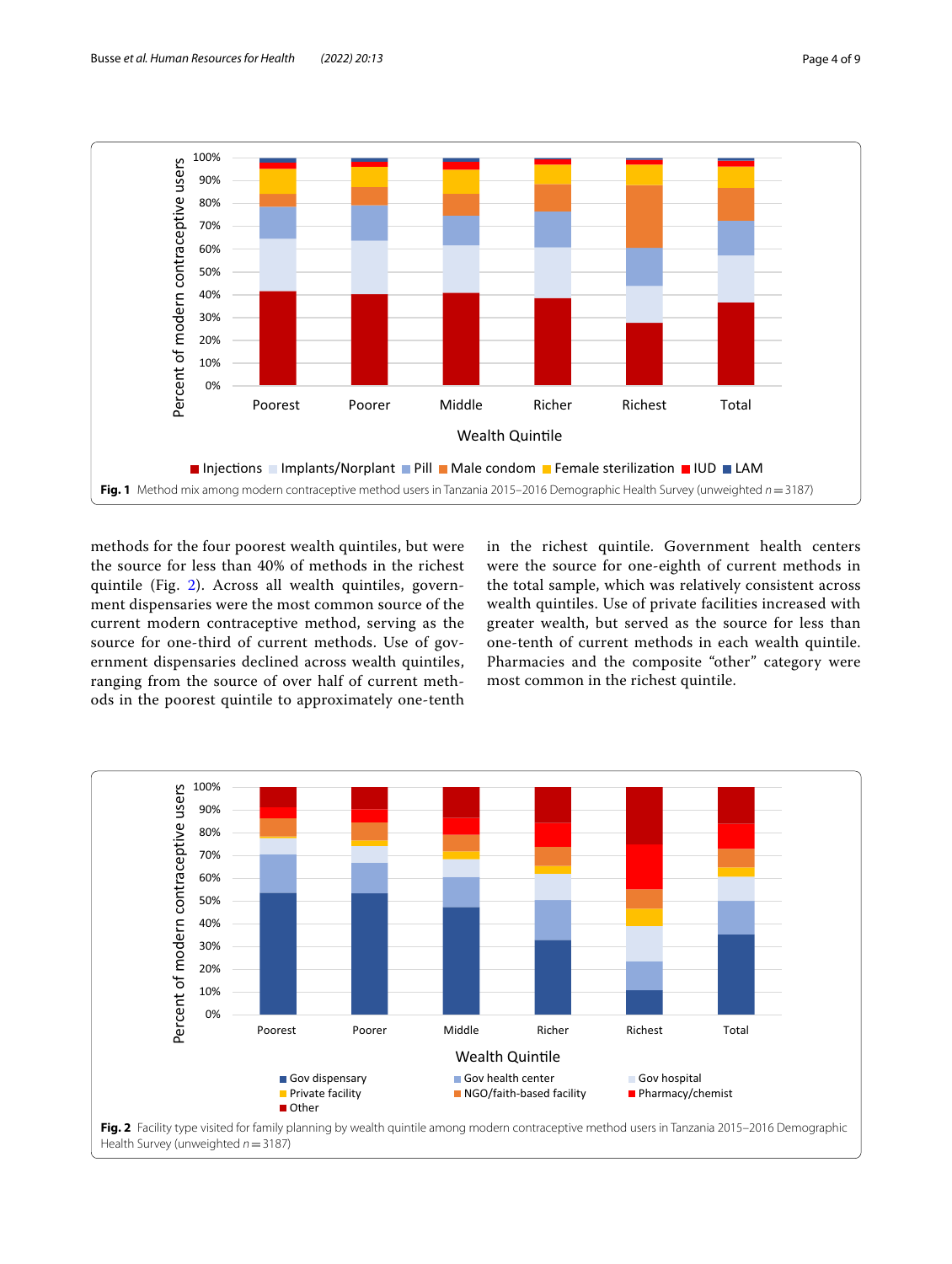Government dispensaries were the most common source for injectable and implant users in the four poorest wealth quintiles, followed by government health centers (Fig. [3\)](#page-4-0). Injectable and implant users in the richest quintile had the broadest range of sources, with each source accounting for less than one-third of all sources for the current method.

## **Free family planning at public sector facilities**

Current users of the IUD, injectable, implant, pill and male condom reported whether they paid for their current method, and if so, how much. Averaged across the three types of public facilities, 85% of FP users who visited a public facility reported that they received free FP (Table  $1$ ). This proportion varied across public facility type, with government hospitals reported to provide the greatest proportion of free FP (94%), followed by government dispensaries (84%), and government health centers (83%). Free FP provision varied by method type, ranging from 78% of injectable users and 89% of pill users reporting free FP to 98% of IUD users reporting free FP at all public sector facilities. Across wealth quintiles, education, and age, the proportion reporting free FP was high, with no discernable pattern suggesting an association between any of these characteristics and the likelihood of being asked to pay for FP.

The proportion of method users reporting free FP was lowest among injectable users who visited government dispensaries; there, just three out of four women reported free FP (74%). At government dispensaries, approximately nine out of ten pill users and condom users reported free FP (88% and 90%, respectively). Similarly, only eight out of ten injectable and implant users reported free FP at government health centers (82% and 80%, respectively).

## **Payment for injectable and implant at public and private sector facilities**

As shown in Table [1,](#page-5-1) 78% of injectable users and 90% of implant users who visited a public sector facility reported free FP. Among injectable users reporting non-zero payment for their current method, the mean cost for an injectable at a public sector facility was TSh 1420 (approximately 0.61 USD), and at a private sector facility the mean cost was TSh 1930 (approximately 0.83 USD) (Table [2\)](#page-5-0). Among implant users reporting non-zero payment for their current method, the mean cost for an implant at a public sector facility was TSh 4127 (approximately 1.78 USD), and at a private sector facility the mean cost was TSh 6194 (approximately 2.68 USD). Small sample sizes prevented the analysis of cost by sociodemographic characteristics.

<span id="page-4-0"></span>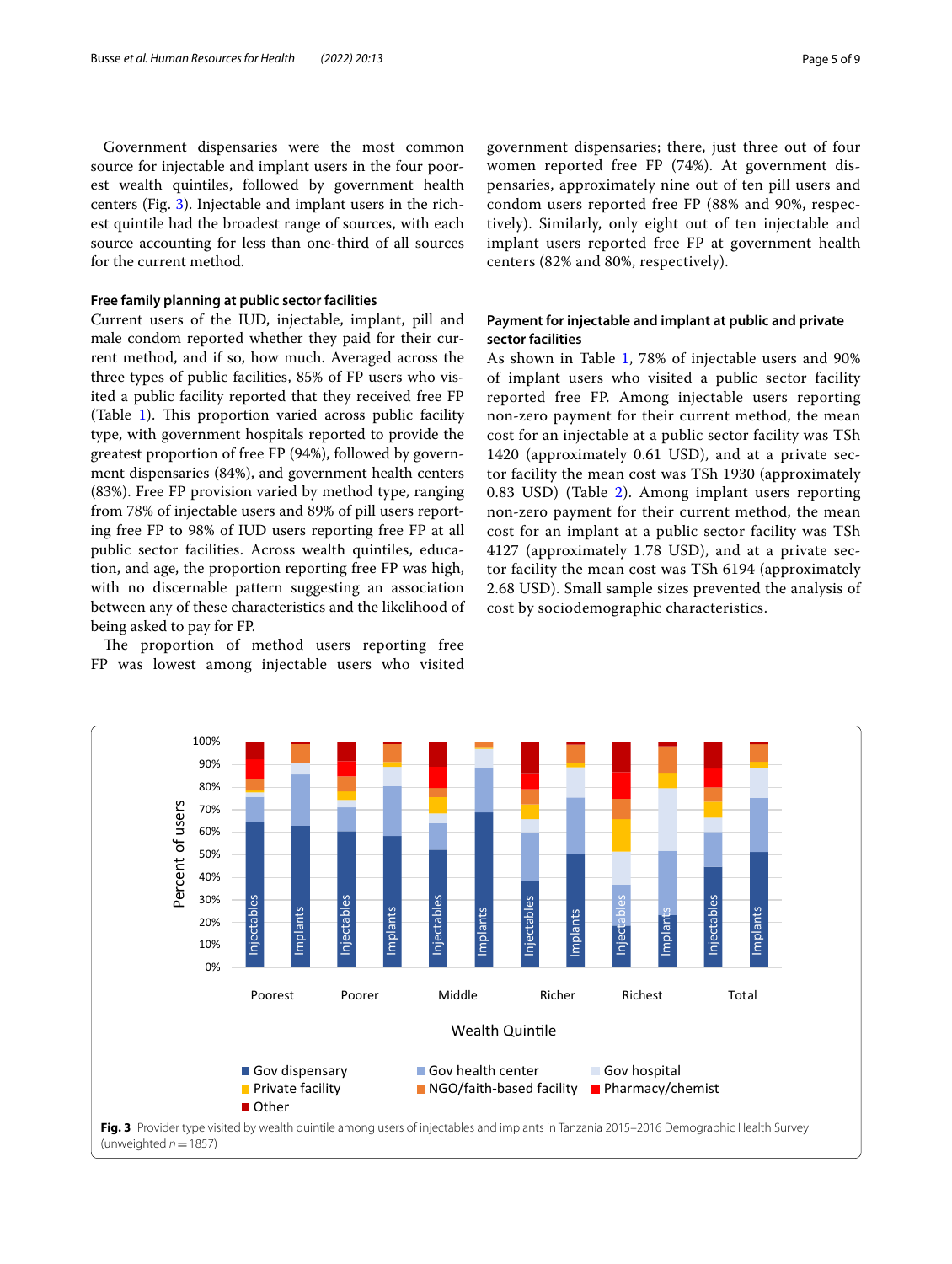|                        | <b>Government hospital</b><br>(unweighted $n = 214$ ;<br>weighted $n = 220.3$ ) | <b>Government health center</b><br>(unweighted $n = 424$ ;<br>weighted $n = 440.7$ ) | <b>Government dispensary</b><br>(unweighted $n = 1141$ ;<br>weighted $n = 1174.0$ ) | Total public (unweighted<br>$n = 1779$ weighted<br>$n = 1835.0$ |
|------------------------|---------------------------------------------------------------------------------|--------------------------------------------------------------------------------------|-------------------------------------------------------------------------------------|-----------------------------------------------------------------|
| Overall (95% CI)       | 93.7 (90.3, 97.2)                                                               | 82.9 (78.1, 87.7)                                                                    | 83.5 (79.9, 87.2)                                                                   | 84.6 (81.9, 87.3)                                               |
| Modern method          |                                                                                 |                                                                                      |                                                                                     |                                                                 |
| Injectable             | 92.6 (86.4, 98.8)                                                               | 81.7 (74.2, 89.3)                                                                    | 74.2 (67.9, 80.5)                                                                   | 77.6 (72.7, 82.5)                                               |
| Implant                | 93.4 (88.4, 98.4)                                                               | 80.3 (72.8, 87.8)                                                                    | 94.1 (90.7, 97.6)                                                                   | 90.3 (87.3, 93.2)                                               |
| Pill                   | 92.9 (79.3, 100.0)                                                              | 91.2 (80.1, 100.0)                                                                   | 87.8 (81.7, 93.8)                                                                   | 89.0 (84.0, 94.0)                                               |
| Condom                 | 100.0 (100.0, 100.0)                                                            | 100.0 (100.0, 100.0)                                                                 | 90.2 (78.6, 100.0)                                                                  | 93.9 (86.5, 100.0)                                              |
| <b>IUD</b>             | 100.0 (100.0, 100.0)                                                            | 94.5 (86.4, 100.0)                                                                   | 100.0 (100.0, 100.0)                                                                | 98.0 (95.1, 100.0)                                              |
| Wealth quintile        |                                                                                 |                                                                                      |                                                                                     |                                                                 |
| Poorest                | 100.0 (100.0, 100.0)                                                            | 80.5 (67.0, 94.0)                                                                    | 81.2 (72.8, 89.6)                                                                   | 81.7 (78.8, 88.7)                                               |
| Poorer                 | 90.4 (78.1, 100.0)                                                              | 94.6 (89.5, 99.8)                                                                    | 87.1 (81.9, 92.3)                                                                   | 88.6 (84.3, 92.9)                                               |
| Middle                 | 95.7 (89.6, 100.0)                                                              | 79.5 (65.8, 93.3)                                                                    | 78.2 (72.1, 84.3)                                                                   | 79.8 (74.3, 85.3)                                               |
| Richer                 | 91.5 (82.4, 100.0)                                                              | 85.9 (78.3, 93.5)                                                                    | 86.2 (81.1, 91.3)                                                                   | 86.8 (83.0, 90.5)                                               |
| Richest                | 94.6 (89.7, 99.5)                                                               | 76.0 (65.2, 87.7)                                                                    | 88.1 (79.9, 96.3)                                                                   | 85.7 (80.8, 90.6)                                               |
| Educational attainment |                                                                                 |                                                                                      |                                                                                     |                                                                 |
| No education           | 87.1 (69.3, 100.0)                                                              | 84.5 (72.1, 96.9)                                                                    | 78.2 (70.7, 85.7)                                                                   | 80.1 (73.9, 86.2)                                               |
| Primary                | 93.4 (88.5, 98.3)                                                               | 86.0 (80.8, 91.1)                                                                    | 84.4 (80.6, 88.3)                                                                   | 85.7 (82.7, 88.7)                                               |
| Secondary or higher    | 96.4 (92.2, 100.0)                                                              | 69.1 (54.8, 83.5)                                                                    | 85.6 (78.5, 92.7)                                                                   | 83.8 (78.2, 89.5)                                               |
| Age group (years)      |                                                                                 |                                                                                      |                                                                                     |                                                                 |
| $<$ 30                 | 94.0 (89.6, 98.4)                                                               | 78.3 (70.4, 86.2)                                                                    | 83.0 (78.2, 87.7)                                                                   | 83.3 (79.6, 86.9)                                               |
| $30+$                  | 93.3 (87.5, 99.2)                                                               | 88.0 (81.7, 94.2)                                                                    | 84.1 (80.0, 88.4)                                                                   | 86.1 (82.8, 89.3)                                               |

<span id="page-5-1"></span>**Table 1** Proportion of modern contraceptive method users reporting free family planning by public sector provider type

*IUD* intrauterine device

<span id="page-5-0"></span>**Table 2** Amount paid for current contraceptive method among injectable and implant users who reported non-zero payment

|                 | <b>Total public sector</b> | <b>Total private sector</b> |
|-----------------|----------------------------|-----------------------------|
| Injectable      |                            |                             |
| N               | 157                        | 229                         |
| Mean cost       | 1420 (TSh)                 | 1930 (TSh)                  |
| Minimum         | 100 (TSh)                  | 100 (TSh)                   |
| 25th percentile | 414 (TSh)                  | 1347 (TSh)                  |
| Median          | 1329 (TSh)                 | 1690 (TSh)                  |
| 75th percentile | 1855 (TSh)                 | 1935 (TSh)                  |
| Maximum         | 1500 (TSh)                 | 10,000 (TSh)                |
| Implant         |                            |                             |
| N               | 55                         | 31                          |
| Mean cost       | 4127 (TSh)                 | 6194 (TSh)                  |
| Minimum         | 500 (TSh)                  | 1000 (TSh)                  |
| 25th percentile | 1758 (TSh)                 | 2688 (TSh)                  |
| Median          | 2406 (TSh)                 | 4250 (TSh)                  |
| 75th percentile | 3850 (TSh)                 | 7536 (TSh)                  |
| Maximum         | 20,000 (TSh)               | 22,000 (TSh)                |

*TSh* Tanzanian Shilling

## **Discussion**

In our analysis of 2015–2016 Tanzania DHS data, we found that the vast majority of modern FP users,

approximately 85%, reported free FP at public sector facilities. In the four poorest wealth quintiles, public facilities (government hospitals, government health centers, and government dispensaries) were the source for the majority of current contraceptive methods. In all but the richest wealth quintile, injections and implants were the most commonly used modern FP methods. These fndings suggest that most providers within public sector facilities in Tanzania are adhering to enacted policies, which stipulate that FP methods and services should be provided for free at public facilities  $[6, 7]$  $[6, 7]$  $[6, 7]$  $[6, 7]$  $[6, 7]$ . These findings contrast with those presented by Radovich and colleagues in their analysis of 2014 Kenya DHS data, in which they found that only half of public sector FP users reported that they obtained their method for free despite policies stating that FP methods should be provided for free at public sector facilities [\[10](#page-8-15)].

However, implementation of this important policy can still be improved as we found that 22% of injectable users and 10% of implant users who visited public facilities reported payment for their current method at a public sector facility. At government dispensaries, one out of every six women reported informal payments for FP methods and/or services. Furthermore, one in every four women who obtained an injectable at a government dispensary was asked for informal payments. These findings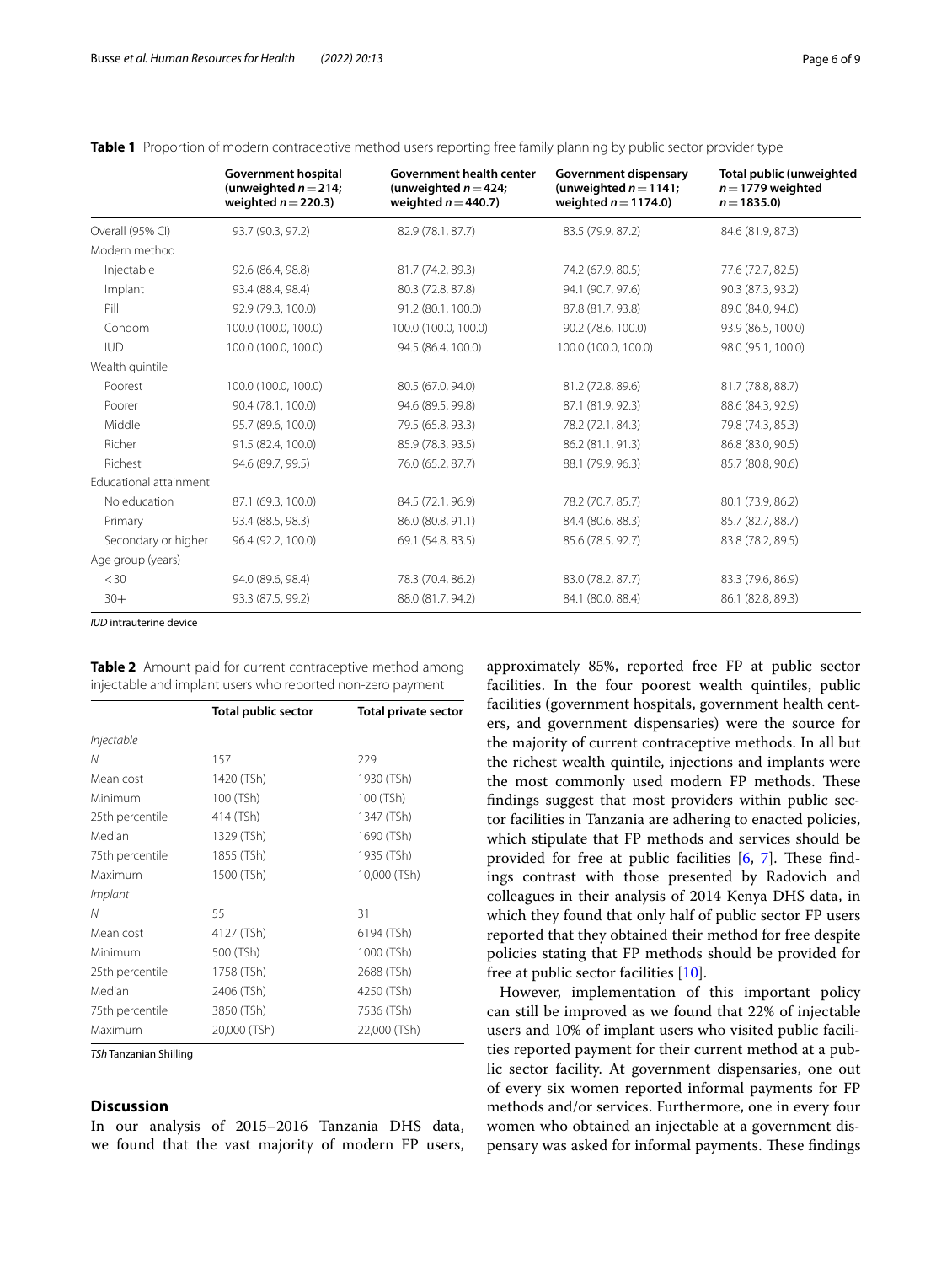are especially meaningful, because government dispensaries are the most popular source and implants and injectables are the most popular methods among women in the lowest wealth quintile.

It may be that informal payments arise, because providers are targeting particular patients (e.g., women with low socioeconomic status); however, it may also be that providers at particular facility types are more likely to leverage informal payments, regardless of patient demographics; for example, providers working at government dispensaries may be more likely to be located in a remote area with limited supervision and/or be the sole healthcare provider at their facility, both of which may facilitate solicitation of unsanctioned informal payments. Delineating between these possibilities is outside the scope of the present analysis, but should be a focus of future work examining the etiology of informal payments for FP.

The informal payments reported for injectables at public facilities may be prohibitive for women living around and below the poverty line. In 2018, 14 million people lived below the Tanzanian poverty line of TSh 49,320 per adult per month (about 21 USD) and 26 million (approximately 49% of the population in Tanzania) lived below the international poverty line of 1.90 USD per person per day [\[21\]](#page-8-18). Among those currently using injectables who paid for their method at a public sector facility, the mean cost was TSh 1420, or approximately 0.61 USD. Though this cost may seem trivial to people not living in poverty, for millions of women in Tanzania, an informal payment of 0.61 USD for an injectable would be a challenging sum to procure.

Demand for and use of implants has increased rapidly in many countries in sub-Saharan Africa over the last decade  $[22]$  $[22]$ . In this analysis, we found that, among those who paid for their current method at a public sector facility, the mean informal payment for implants was TSh 4127 (approximately 1.78 USD), which is 3 times the mean informal payment for injectables among those who reported paying any amount for FP at a public facility. This informal payment may be prohibitive for many women. Thus, it is possible that informal payments for implants might be suppressing the true demand for this highly efective method in Tanzania.

Provider demand of informal payments for perinatal healthcare is common in many countries around the world and some studies have focused on their impact on sexual and reproductive health services [\[10](#page-8-15), [12,](#page-8-9) [23](#page-8-20)[–30](#page-8-21)]. The frequency of informal payments differs substantially by country, ranging from 3% in Peru to 96% in Pakistan [[12\]](#page-8-9). While informal payments are quite common across South Asian countries, payment frequency varies widely by country in East Asia, Latin America, and Eastern Europe; in sub-Saharan Africa, evidence from studies in

Uganda, Mozambique and Ethiopia suggests that informal payments to public sector providers are common  $[12]$  $[12]$ . The size of these informal payments varies, but can add up to a formidable sum, especially for patients with low socioeconomic status and for those who are charged informal payments at several points while accessing care. Tragically, knowledge that providers may solicit informal payments when patients seek care may prevent care seeking altogether, particularly for patients who have few fnancial resources [\[23](#page-8-20), [25,](#page-8-22) [29,](#page-8-23) [30](#page-8-21)].

The literature suggests several reasons for informal payments in public sector facilities, which may be relevant to the Tanzanian context. Tumlinson and colleagues analyzed in-depth semi-structured interviews with 20 public and private sector reproductive healthcare workers in Kenya, and found that providers cited low public sector wages as a chief reason that providers ask patients for informal payments [\[18](#page-8-14)]. Providers reported that senior staff often worked together to solicit informal payments and explained that patients might be charged informal payments, because they do not know which services should be provided free of charge. These findings suggest both individual-level and structural-level levers for reducing the solicitation of informal payments at public sector facilities, including educating patients about the free provision of FP at public facilities in Tanzania and fairly compensating public sector healthcare workers for their labor. Salaries of providers in public sector facilities in Tanzania are typically standardized within specifc job "groups," which, in theory, are based on education and years of experience (though, in practice, promotions can be delayed). In addition, wages may fail to keep pace with infation and there may be variation across facilities or regions with regard to timely payment of wages (In an email from D. Onyango, MD in January 2022).

There is limited evidence evaluating strategies to reduce informal payments for family planning and reproductive health services, though social accountability approaches have emerged as promising strategies [[31,](#page-8-24) [32](#page-8-25)]. One social accountability approach, called the Community Score Card, was implemented in Malawi and found to increase client satisfaction, contraceptive use, and service delivery compared to communities who did not receive the intervention, but the intervention's impact on informal payments was not assessed [[33\]](#page-8-26). Another social accountability intervention was designed to decrease demand for informal payments for maternal health care and implemented in India. The intervention appeared to increase the empowerment and knowledge of participating community members and anecdotal evidence suggested a decrease in demands for informal payments [[17,](#page-8-11) [34\]](#page-8-27).

Though informal payments may be less of a problem in Tanzania than in neighboring countries, progress is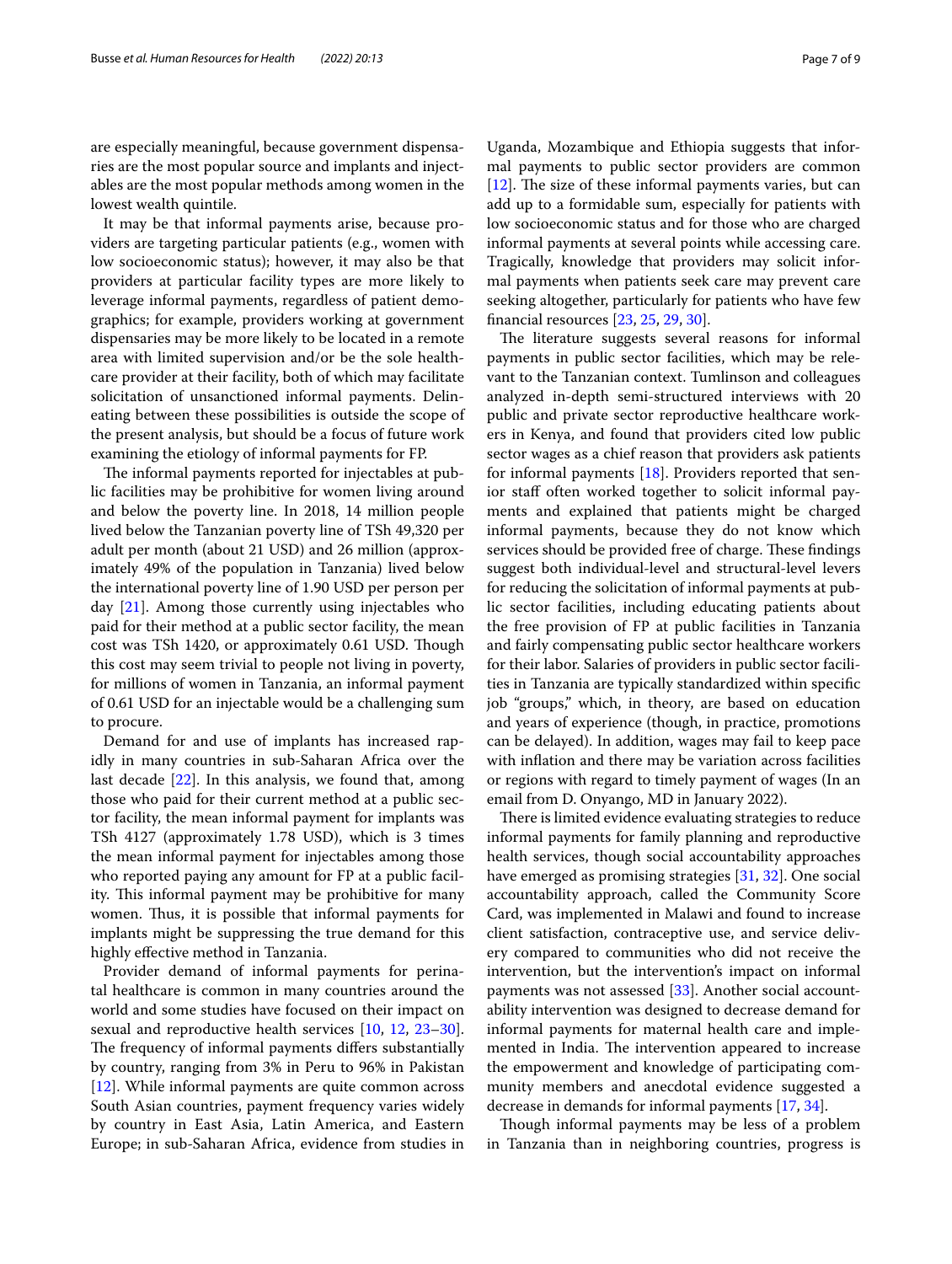still needed to eliminate all informal fees at public sector facilities in Tanzania. Further research should investigate the reasons that informal payments are solicited in public sector facilities, especially government dispensaries, and identify methods for reducing these fees to ensure that the most vulnerable populations have access to the FP services needed to achieve their reproductive goals.

## **Strengths**

This study uses nationally representative data to investigate informal payments for FP in Tanzania. We use existing data to study an important topic with critical implications for FP access.

## **Limitations**

Our investigation of informal payments for modern contraceptives was limited by sample size constraints. Because a minority of women reported paying any amount at public or private facilities for implants or injectables, we were not able to assess whether payment amount varied by sociodemographic factors, such as education, age, or wealth. In addition, these existing data do not allow us to assess the proportion of women who were unable to pay informal payments and, therefore, left the facility without a method of contraception. Given evidence suggesting women with fewer resources may be more likely to be asked for informal payments [\[17](#page-8-11)], new indicators are needed to track this equity concern. We are also unable to ascertain whether some FP clients were able to avoid informal payments by insisting on free services or switching to a diferent provider or diferent public sector facility. These are important areas for future research.

## **Conclusion**

Voluntary, safe family planning is critical for the health of women and children. Tanzania's contraceptive prevalence rate among married women is just 38% and disparities in FP use make women who are least educated, poorest, and unmarried and sexually active particularly vulnerable to unintended pregnancy [\[3](#page-8-2)]. Ensuring access to FP for all who want it requires the elimination of barriers to FP, and concerns about costs of FP are a known barrier [\[6](#page-8-5)]. Tanzanian policies dictate that FP methods and services are provided for free at public sector facilities, but to our knowledge, no published studies investigate the implementation of this policy [\[6,](#page-8-5) [7\]](#page-8-6). Our fndings indicate that most modern FP users report receiving their method for free at public sector facilities in Tanzania. Still, some implant and injectable users report informal payments for their methods at public facilities, suggesting that implementation of FP cost initiatives in Tanzania could be improved. Future research should investigate whether informal payments

prevent women from obtaining their desired FP method and characterize how informal payments are leveraged at government dispensaries and health centers to inform interventions.

#### **Abbreviations**

FP: Family planning; CI: Confdence interval; TSh: Tanzanian Shillings; USD: United States Dollars; DHS: Demographic Health Survey; LMICs: Low- and middle-income countries; IUD: Intrauterine device; LAM: Lactational Amenorrhea Method.

#### **Acknowledgements**

Not applicable.

#### **Authors' contributions**

CEB and KT conceptualized the paper. CEB designed and conducted the analysis, and wrote the frst draft. DO made substantial contributions to the interpretation of the data, and substantively revised and edited the manuscript. KT supported the study design and analysis, and revised and edited the manuscript. All authors read and approved the fnal manuscript.

#### **Funding**

CEB was supported by the Population Research Infrastructure Program (P2C HD050924) and the National Institute of Child Health and Human Development (NICHD) of the National Institutes of Health (NIH) under the Population Research Training grant (T32 HD007168) awarded to the Carolina Population Center at The University of North Carolina at Chapel Hill. CEB was additionally supported by the University of North Carolina Royster Society of Fellows. KT was supported in part by a career development grant (R00 HD086270) and an infrastructure grant for population research (P2C HD047879) awarded to the Carolina Population Center at the University of North Carolina at Chapel Hill, both of which were awarded by the NICHD of the NIH. The contents of this article are solely the responsibility of the authors and do not necessarily represent the official views of the NIH/NICHD.

#### **Availability of data and materials**

The Demographic and Health Survey data used in this study are available from the Demographic and Health Survey Program, [\[https://dhsprogram.com/](https://dhsprogram.com/data/) [data/\]](https://dhsprogram.com/data/).

#### **Declarations**

#### **Ethics approval and consent to participate**

This study was reviewed by the Office of Human Research Ethics at the University of North Carolina at Chapel Hill and was determined to be exempt from further review.

#### **Consent for publication**

Not applicable.

#### **Competing interests**

The authors declare that they have no competing interests.

#### **Author details**

<sup>1</sup> Carolina Population Center, University of North Carolina at Chapel Hill, NC, Chapel Hill, United States of America. <sup>2</sup> Department of Maternal and Child Health, Gillings School of Global Public Health, University of North Carolina at Chapel Hill, NC, Chapel Hill, United States of America. <sup>3</sup> Kisumu County Department of Health, P.O. BOX 3670, Kisumu 40100, Kenya. <sup>4</sup>Utrecht University, Utrecht, The Netherlands. <sup>5</sup>Institute of Tropical Medicine, Antwerp, Belgium.

Received: 7 October 2021 Accepted: 18 January 2022Published online: 29 January 2022